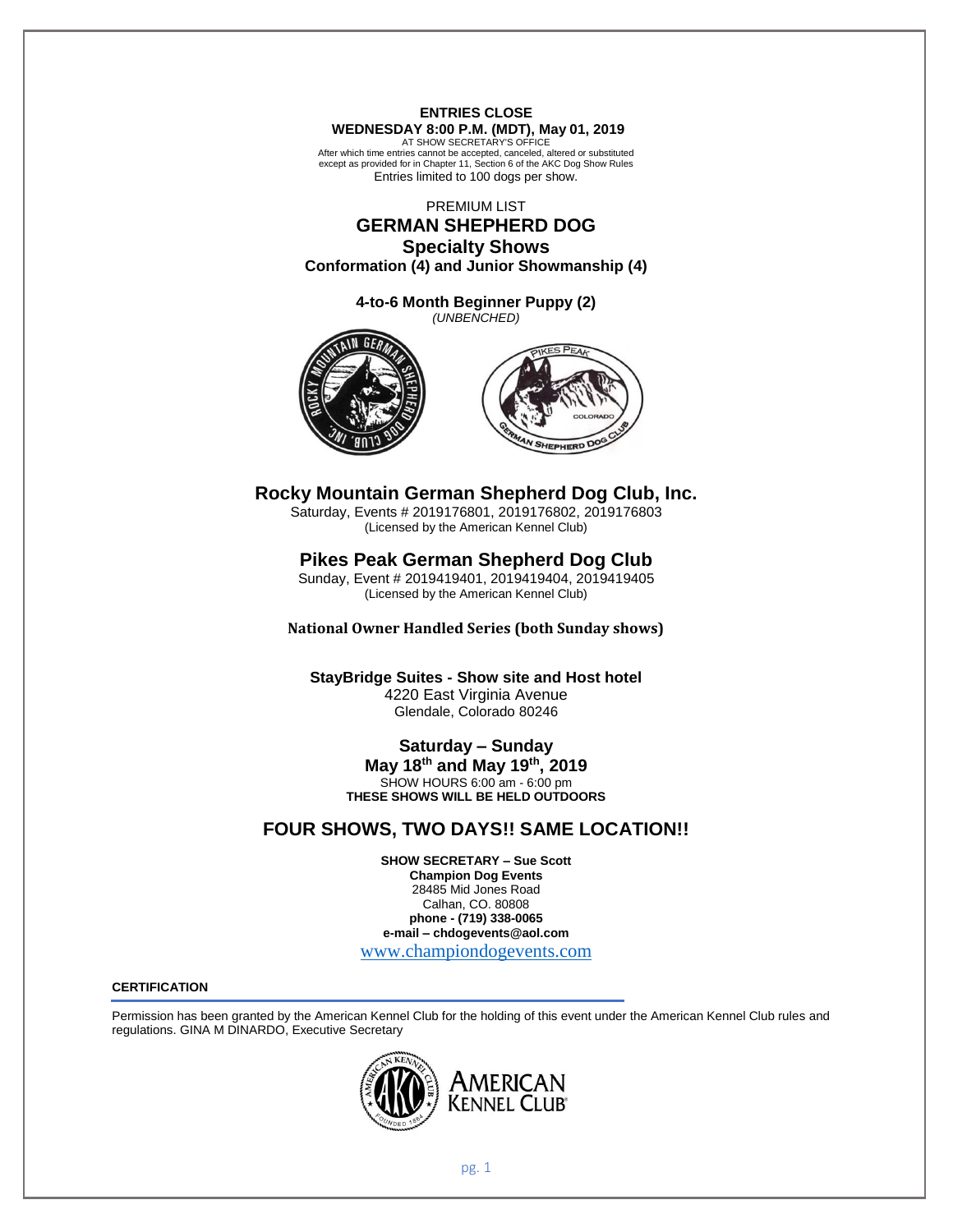#### **OFFICERS of the Rocky Mountain German Shepherd Dog Club**

| 321 Jewel Ct. Fort Collins, CO 80525 |  |
|--------------------------------------|--|

#### **OFFICERS of the Pikes Peak German Shepherd Dog Club**

#### **SHOW COMMITTEE – RMGSDC - Saturday shows**

| 5315 County Road 142, Elizabeth, CO 80107 | longspeakgs@hotmail.com |
|-------------------------------------------|-------------------------|
|                                           |                         |
|                                           |                         |
|                                           |                         |
|                                           |                         |

#### **SHOW COMMITTEE – PPGSDC – Sunday shows**

| 741 Canon Ridge Rd., Canon City, CO 81212 | dmehra@aol.com |
|-------------------------------------------|----------------|
|                                           |                |
|                                           |                |
|                                           |                |

#### **JUDGES**

- Saturday Show 1 Conformation, Junior Showmanship & 4-6 Month Beginner Puppy Mr. Gerald T Szymczak……………....……1527 Mohawk Dr, Schaumburg, IL 60193
- Saturday Show 2 Junior Showmanship Ms. Bailey Bremner…………..……3732 Black Feather Trail, Castle Rock CO 80107
- Saturday Show 2 Conformation Ms. Lorry J Bellah……………....…...……8203 Summitview Ave, Yakima, WA 98908
- Sunday Show 1 Conformation, Junior Showmanship & 4-6 Month Beginner Puppy Dr. Stephen L Bloom MD……831 Shoreview Heights Rd, Two Harbors, MN 55616

Sunday Show 2 – Conformation & Junior Showmanship Mrs. Deborah S Stern………..…4035 Prado De La Mariposa, Calabasas, CA 91302

**SHOW VETERINARIAN – ON CALL** Aspenwood Veterinary Hospital 1290 S Colorado Blvd Glendale, CO 80246 (303) 757-5646

**AFTER HOURS EMERGENCY VETERINARIAN SERVICES**

24 Hour Veterinarian (303)366-2639 VCA Alameda East Veterinary Hospital 9770 East Alameda Ave., Denver, CO

**SHOW PHOTOGRAPHER** Lisa Bowman Photography 441 Wright St. #122 Lakewood, CO 80228 [lisabowmanphotos@gmail.com](mailto:lisabowmanphotos@gmail.com) 303-827-6317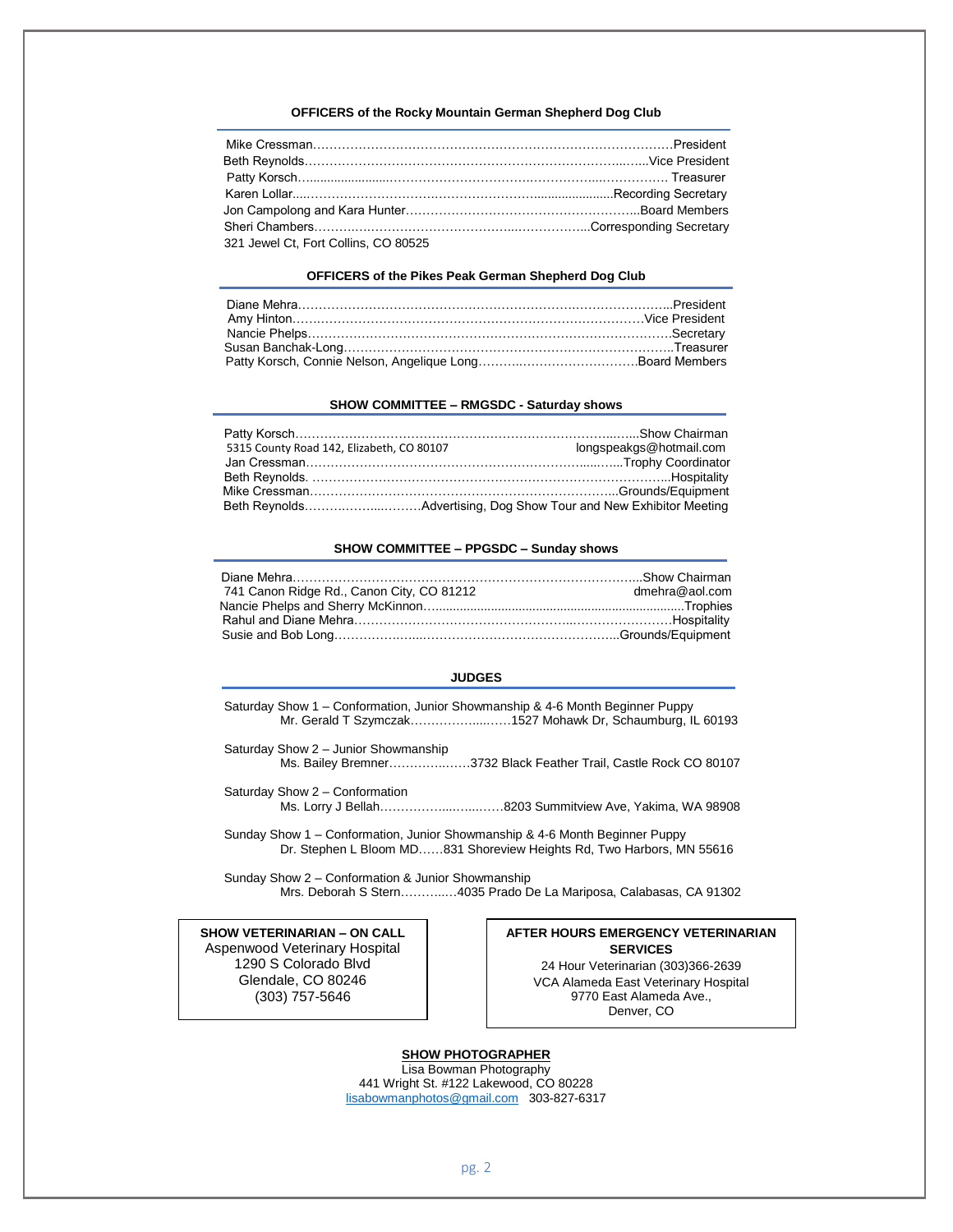#### **ENTRY INFORMATION:**

#### **Entries are limited to 100 dogs per show**

**ENTRIES CLOSE: 8:00 P.M. (MDT) -- Wednesday, May 01, 2019** at the Show Secretary's office after which time entries cannot be accepted, cancelled, altered or substituted except as provided for in Chapter 11, Section 6, AKC Dog Show Rules.

Entry fees already include a \$.50 AKC RECORDING FEE and a \$3.00 AKC EVENT FEE.

#### *A SEPARATE ENTRY FEE IS REQUIRED FOR ENTRY IN EACH SPECIALTY SHOW*

\$30.00 for the entry of each dog in Regular Class - 12-15, 15-18, AOH, Novice, American Bred, Open, Best of Breed \$18.00 for Puppy (6-9, 9-12) & Bred-by-Exhibitor Classes \$10.00 for Junior Showmanship (free if second entry) \$18.00 for Non-Regular Classes – (Veterans) \$10.00 for 4-6 Month Beginner Puppy Classes

#### **NOTE: 12-18 Month Classes are adult classes and require an adult entry fee**

Make all checks payable to: **Champion Dog Events** Mail to: Sue Scott, Show Secretary, Champion Dog Events, 28485 Mid Jones Rd, Calhan, CO 80808

#### **CANADIAN EXHIBITORS MUST SUBMIT ENTRIES WITH CHECKS DRAWN ON U.S. ACCOUNTS OR WITH INTER-NATIONAL MONEY ORDERS IN U.S. FUNDS.**

Entry fee will not be refunded in the event that a dog is absent, disqualified, excused by Veterinarian or Judge or barred from competition by action of the Show Committee.

**Post Dated Checks & Returned Checks** do not constitute a valid entry fee. The Show Secretary will add a \$25.00 collection fee to the amount of each returned check. Subsequent returned checks from the same exhibitors may result in their being put on a CASH ONLY basis.

No entry shall be made and no entry shall be accepted which specifies any condition as to its acceptance.

No entry fees will be refunded if the Show cannot open or be completed by reason of riots, civil disturbances, fire, extreme and/or dangerous weather conditions, an Act of God, public emergency, act of a public enemy, strikes and/or any other cause beyond the control of the Club or the Show Secretary.

Entries will not be accepted without fees or signatures. There will be **no refunds** for duplicate entries. Changes, additions or corrections to entry forms must be received in writing via postal or email prior to close of entries. Those received by telephone are not acceptable.

No dog wrongly entered in a class may be transferred to another class (except in case of wrong sex), nor can a dog be withdrawn after entries have closed. The owner or agent assumes all responsibilities for wrong or incomplete information of the entry blank.

Owners are responsible for errors in making out entry forms, whoever may make such errors, and no entry fee will be refunded in event of such errors or cancellation of entries after the published closing date.

Entries must be made on an Official AKC entry form or online form with the Agreement and Rules agreed to.

Confirmation of Entry will be sent to the email address(s) on the Official AKC entry form within 48 hours of receipt. If you do not receive email confirmation promptly please contact show secretary. Judging Schedule will be sent as soon as finalized after close of entries.

All Show results will be posted on [www.championdogevents.com](http://www.championdogevents.com/) as soon as possible after the close of the show.

# **SPECIAL ENTRY SERVICES**

**Telephone entry service:** CALL THEM FOR INFORMATION. BEST IN SHOW ENTRY SERVICE . . . . . . . . . . . 1(800)247-7005 Entry Line (toll free) ENTRIES ON TIME.. . . . . . . . . . . . . . . . . . . . . . . 1(800)992-8955 Entry Line (toll free)

**Online Entries** at [www.championdogevents.com](http://www.championdogevents.com/) - you can utilize credit card, PayPal or mail a check There is an additional fee of \$2.00 per dog for online entries per event. **SCANNED** entry forms can be emailed and entry fee forwarded by check or paid online.

#### **PRE-ORDER YOUR CATALOG AND SAVE!!!!**

Pre-order price is \$5.00, include request with your entry. If you are not entering but would like to pre-order a catalog, drop me a note. A limited number of catalogs will be for sale at the show.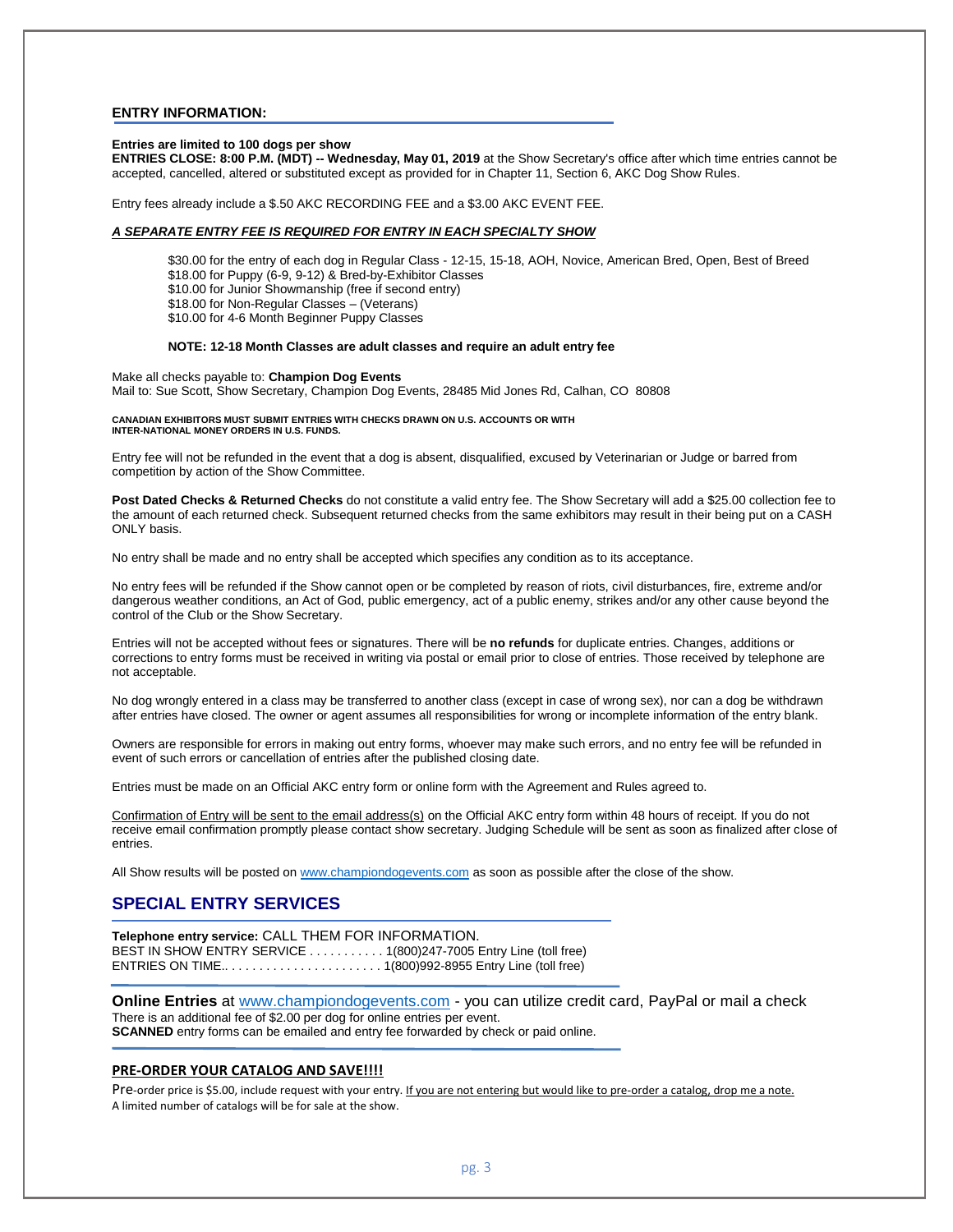## **CLASS INFORMATION**

## **REGULAR CLASSES**

The following classes will be provided for both dogs and bitches.

Puppy, 6 months & under 9 months Amateur Owner Handler Puppy, 9 months & under 12 months Bred-By-Exhibitor 12 months & under 15 Months American-Bred 15 months & under 18 Months **Changis** Open Novice

**BRED BY EXHIBITOR REQUIREMENTS:** All dogs entered in the Bred-By Class must be individually registered with the AKC, the person handling the dog must be a breeder of record and an owner or co-owner of the dog

**BEST OF BREED COMPETITION:** Effective for all shows held on or after July1, 1980, dogs which according to their owner's records have completed the requirements for a Championship after the Closing of Entries for this show, but whose Championships are unconfirmed, may be transferred from one of the Regular Classes to the Best of Breed or Variety Competition, provided this transfer is made by the Show Secretary at least 30 minutes prior to the start of the judging at this show. (American Kennel Club Rule, Chapter 11, Section 6)

**BEST PUPPY AND BEST OPPOSITE SEX PUPPY** - awarded from winners of the 6-9 and 9-12 months classes

### **NON-REGULAR CLASSES – Involving Single Dog Entries**

**VETERAN CLASS** - A class for Dogs/Bitches seven (7) years and older Classes will be divided by age for both dogs and bitches: 7 years and under 9 years 9 years and under 11 years 11 years and older

### **4-to-6 Month Beginner Puppy**

- AKC registration number or an AKC litter number will be required for entries of an AKC recognized breed as listed in Chapter 3, Section 1 of the *Rules Applying to Dog Shows*.
- A foreign born dog may enter this class if they are registered in the country of origin.
- All entrants are to be vaccinated (including rabies) in accordance with their veterinarian's protocol.
- Dogs that are owned or co-owned by a professional handler may compete in this class but must be handled by a non-professional handler. Professional handlers are defined as any person who belongs or has belonged to a professional handlers' organization, distributed rate cards, or otherwise advertised or represented themselves as handling dogs for pay within the last five years. Dogs may not be exhibited by current assistants and household members of a professional handler.
- Class will not be divided by sex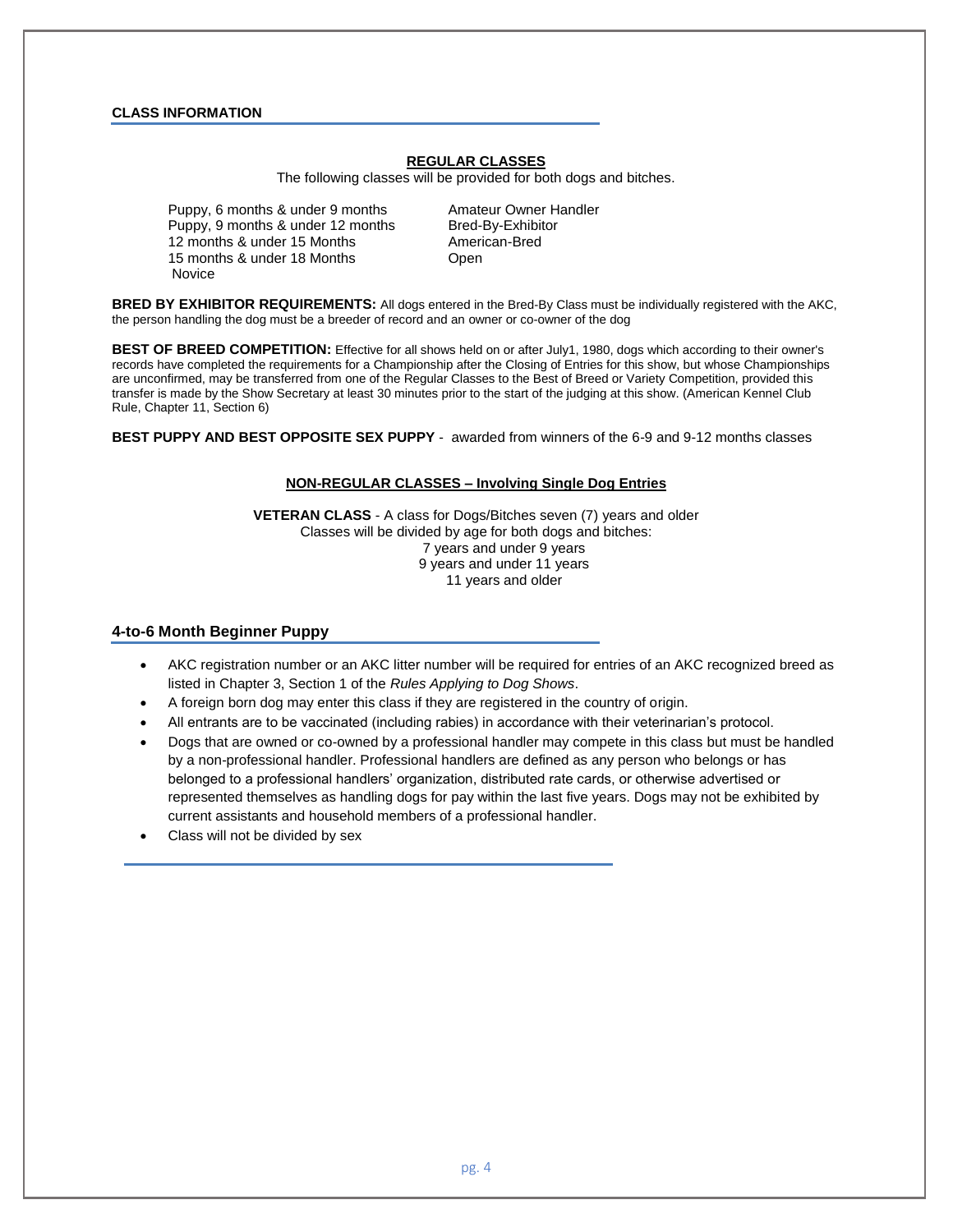#### **CLASS INFORMATION – Junior Showmanship Classes**

- **NOVICE JUNIOR CLASS -** For Boys and Girls at least 9 and under 12 years of age on the day of the show who at the time entries close, have not won three (3) first place awards, with competition present, in a Novice Class at a licensed or member show.
- **NOVICE INTERMEDIATE CLASS -** For Boys and Girls at least 12 and under 15 years of age on the day of the show who at the time entries close, have not won three (3) first place awards, with competition present, in a Novice Class at a licensed or member show.
- **NOVICE SENIOR CLASS -** For Boys and Girls at least 15 and under 18 years of age on the day of the show who at the time entries close, have not won three (3) first place awards, with competition present, in a Novice Class at a licensed or member show.
- **OPEN JUNIOR CLASS -** For Boys and Girls at least 9 and under 12 years of age on the day of the show who at the time entries close, have won three (3) first place awards in a Novice Class at a licensed or member show, with competition present in the Novice Class.
- **OPEN INTERMEDIATE CLASS -** For Boys and Girls at least 12 and under 15 years of age on the day of the show who at the time entries close, have won three (3) first place awards in a Novice Class at a licensed or member show, with competition present in the Novice Class.
- **OPEN SENIOR CLASS -** For Boys and Girls at least 15 and under 18 years of age on the day of the show who at the time entries close, have won three (3) first place awards in a Novice Class at a licensed or member show, with competition present in the Novice Class.
- **MASTER CLASS -** *(effective date of January 1, 2018)* For Boys and Girls at least 9 and under 18 years of age on the day of the show and who have won the ten (10) Best Junior winds with competition. The calendar for this class will be consistent with the eligibility dates for the AKC National Championship. All Juniors meeting the criteria for this class are required to enter the Master Class and Must change their entry the day of the show if entries have already closed. Once the eligibility time frame for that year has passed all participants return to the Open Class to complete for the following year.

# **NOTICE: Junior Handlers must include their AKC JUNIOR HANDLER NUMBER on each entry.**

You may obtain your junior identification number by calling the AKC, Judges Education Department

Each dog exhibited in Junior Showmanship must be owned by the Junior Handler or by the Junior Handler's father, mother, brother, sister, uncle, aunt, grandfather or grandmother including the corresponding step and half relations or by a member of the Junior Handlers household.

Bitches in season are not eligible to be shown in Junior Showmanship Classes. At a Specialty show, each dog must be of the breed for which the show is held.

A dog that has been rejected - dismissed or excused by the veterinarian for the protection of the other dogs at the show or for the protection of the dog excused, may not be handled in Junior Showmanship.

Each dog handled in a regular Junior Showmanship Class must be entered and shown in one of the breed classes at the show, or must be entered for Junior Showmanship only. However, a dog that must be withdrawn for good and sufficient reason, such as a bitch in season or a veterinarian's excuse may be replaced by another dog meeting the same ownership requirements. Such substitution must be requested in writing stating the reason for the substitution and must be accompanied by an official AKC entry form.

## **AWARDS – RIBBONS for both Saturday and Sunday**

## RIBBON AWARDS

| Best of Opposite Sex to Best of Breed Red & White Rosette |  |
|-----------------------------------------------------------|--|
|                                                           |  |
|                                                           |  |
|                                                           |  |
|                                                           |  |
|                                                           |  |
|                                                           |  |
| Best Puppy…………………………………………Green Rosette                   |  |
| Best Opposite Sex to Best PuppyLavender Rosette           |  |
|                                                           |  |
| 4-6 Month Beginner Puppy………………………Pink and Green Rosette   |  |
|                                                           |  |

# **Regular Classes Non-Regular Classes**

| First PrizeBlue   | First PrizeRose     |  |
|-------------------|---------------------|--|
| Second PrizeRed   | Second PrizeBrown   |  |
| Third PrizeYellow | Third PrizeLt Green |  |
| Fourth PrizeWhite | Fourth PrizeGray    |  |

| NUIL-Regulai Glasses |  |  |
|----------------------|--|--|
| First PrizeRose      |  |  |
| Second PrizeBrown    |  |  |
| Third PrizeLt Gree   |  |  |
| Fourth PrizeGray     |  |  |
|                      |  |  |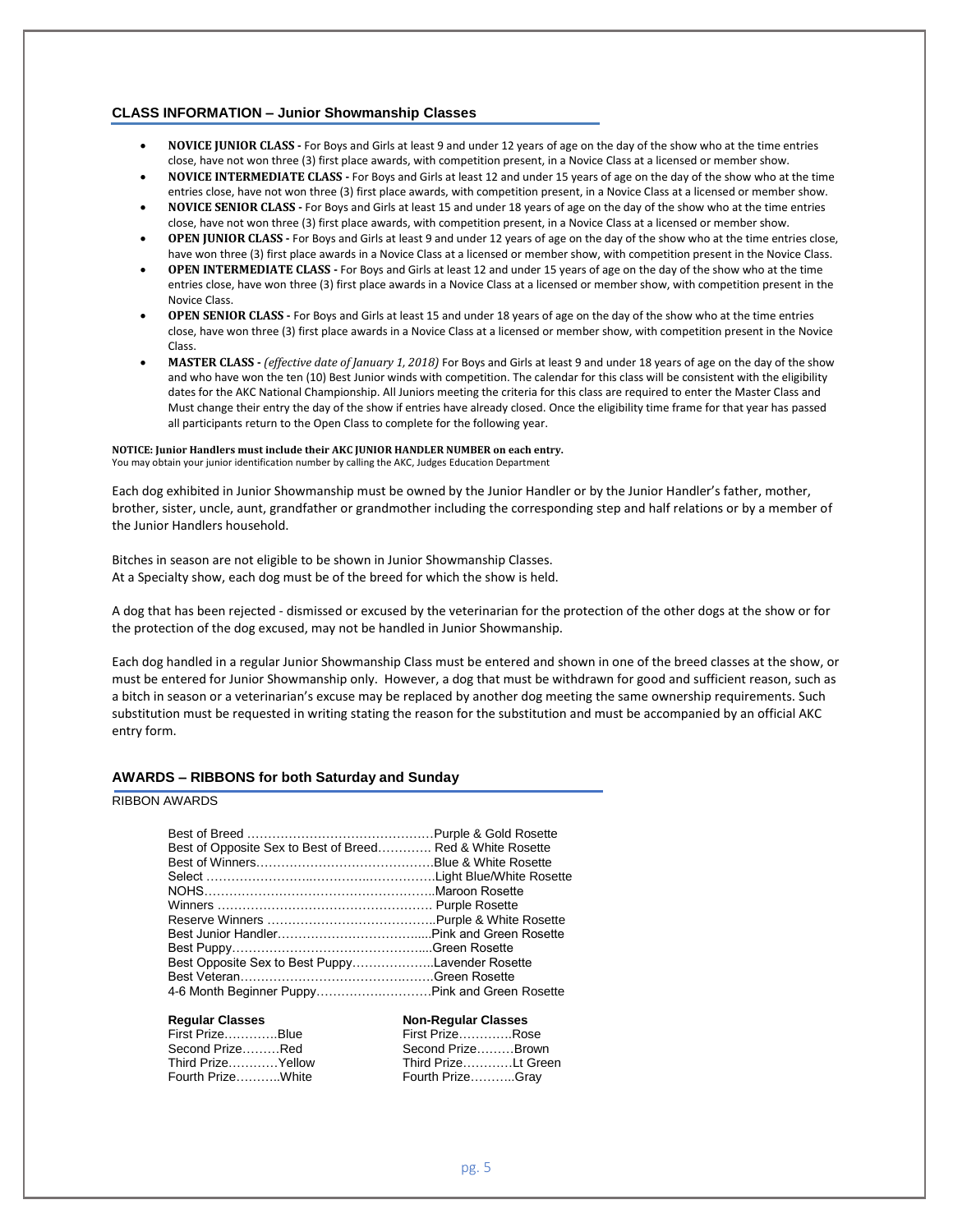#### **AWARDS – PRIZES - RIBBONS for both Saturday and Sunday**

The Pikes Peak German Shepherd Dog Club and Rocky Mountain German Shepherd Dog Club appreciate the generosity of its trophy donors. Please note any trophy may be substituted with one of equal or greater value.

## **Saturday - Rocky Mountain GSD Club - Show 1 & 2**

Best of Breed — Canvas Tote Bag w/Club Logo, Chef's Apron with German Shepherd Dog Appliqué, Grooming Supplies, and a Dog Treat Best of Opposite Sex — Lunch Tote Bag, Grooming Supplies and a Dog Treat Best of Winners — 42" x 29" Faux Sherpa Fleece Crate Mat Winners Dog — Blue 6 foot Slip Lead and a Dog Toy Winners Bitch — Blue 6 foot Slip Lead and a Dog Toy Reserve Winners Dog —Red 6 foot Slip Lead Reserve Winners Bitch —Red 6 foot Slip Lead Best Puppy — Dog Toy and a Dog Treat Best Opposite Sex Puppy - Dog Toy 4 to 6 months Beginner Puppy — Dog Toy All 4 - 6 month puppy participants to receive a tennis ball 1st Place in all classes — Coffee Mug with Club Logo 1st Place for Junior Showmanship classes — Gift Card Best Junior Showmanship — Gift Card

- **Best of Breed:** The Rocky Mountain GSDC, Inc. specialty show Best of Breed winner's name will be engraved on a perpetual club award offered by Stuttgart German Shepherds. This award was generously donated by Inge & Emil Vyprachticky, Sandy & Jim Richards and Irene & Tom Hause. This award remains permanently in the possession of the Rocky Mountain GSDC Inc.

## **Sunday - Pikes Peak GSD Club - Show 1 & 2**

Best of Breed - Chime and dog toy Best of Breed - GSDCA medallion Best of Winners - Dog toy Best of Opposite Sex - Sweatshirt with GSD emblem Winners Dog/Winners Bitch - Towel Reserve Winners Dog/Reserve Winners Bitch - SS water bucket Best Puppy - \$10.00 Gift card Best Opposite Sex Puppy - Dog toy Best in Junior Showmanship - a.m. show - Vintage dog trophy and gift card Best in Junior Showmanship - p.m. show - Leather leash for p.m. 4 to 6 months Beginner Puppy — Dog Toy

#### **SHOW SITE INFORMATION:**

All regulations governing the use of this facility, and all regulations and decisions of the Show Committee of this show giving club on this day will be strictly enforced, including and not recorded in this Premium List.

Exhibitors and handlers will be held responsible for clean conditions in and around their crates and set up area. Exhibitors are responsible for cleaning up after their own dogs AT ALL TIMES. Dumping of dog food or grooming residue into the restroom sinks and toilets is strictly prohibited!

NO dogs will be allowed in the restrooms.

All persons entering this dog show/event, hereby waive any claim for damages against the German Shepherd Dog Club of America, Pikes Peak German Shepherd Dog Club, Rocky Mountain German Shepherd Dog Club, it's members or the show secretary in the event a motor vehicle must be entered to rescue a dog from overheating or suffocation due to improper ventilation. The club(s) is solely responsible for determining if the said animal is in distress.

**Please note this show site does NOT have space for RVs**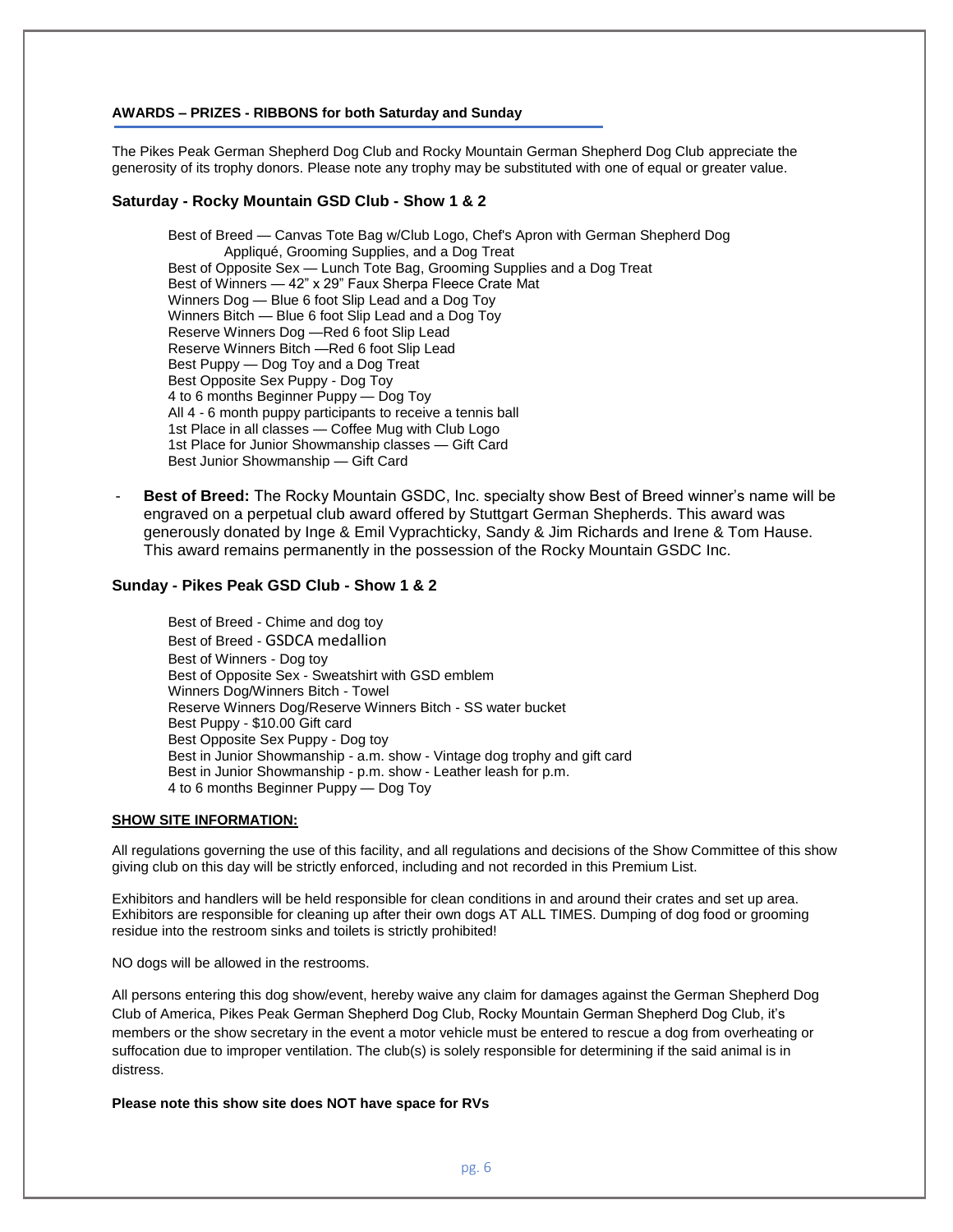#### **EXHIBITOR INFORMATION:**

Dogs need be present only for scheduled judging and will be released if not needed for further judging.

Dogs must be ready for judging. Neither the Club nor its Show Secretary will be responsible or obligated to furnish any service for notifying exhibitors or their agents of Breed or Class Judging. Judges need not wait for any dog holding up a class**. Owners or agents alone are responsible for the presence of their dogs in the judging rings.**

The show giving Club, the Show Secretary, their agents, employees, etc. assume no responsibility for any loss, damage or injury sustained by exhibitors, handlers, or to any of their dogs or property while at or on the show grounds, or in transit to or from the show and assumes no responsibility for injury to children.

The hosting club will exercise every precaution for the safety of dogs exhibited, but it must be understood that neither the club, site or show secretary will be responsible for any injury, damage, or loss. It is understood that all dogs at this show are in the care and custody of the owners or owner's agents during the entire show weekend.

There shall be no drilling or intensive /abusive training of dogs on the show grounds. Dogs must be under control at all times. This includes the use of Flexi leashes.

Exhibitors should follow their veterinarian recommendations to assure their dogs are free of internal and external parasites, any communicable diseases and have appropriate vaccinations.

**Parents are solely responsible for their children and are expected to keep them supervised and controlled at all times for their own safety.**

**HOTEL INFORMATION –** Please verify rates/fees when making reservations

**Host Hotel and Show Site - StayBridge Suites……………….……… (303) 321-5757** 4220 East Virginia Avenue, Glendale, CO

\*\*Please mention the RMGSD Show when making reservations at the host hotel. A block of rooms has been reserved for our use but must be reserved prior to **April 25, 2019.**

HomeStead Studio Suites Hotel……………………...………………………(303) 388-3880 4444 Leetsdale Drive, Glendale, CO 80246

RMGSDC and PPGSDC Show Committees will exercise the right to suspend any person from all AKC privileges for conduct prejudicial to the best interests of purebred dogs which includes abuse of a motel/hotel facility (Chapter 7, Section 1 of the *Rules Applying to Registration & Discipline*).

Some hotels have a limit on the number of dogs accepted. When making reservations, please inquire into dog fees and tell them you are in town for the dog show to be eligible for dog show rates, if applicable.

You are **REQUIRED** to clean up the area after walking your dogs at any hotel/motel. **DO NOT** leave your dogs unattended inside any motel room or groom your dog inside any room.

Please use exercise area/pens if provided.

#### **DOG SHOW TOUR and NEW EXHIBITOR OVERVIEW!**

#### **Saturday during break between shows!**

There will be a Dog Show Tour to commence one hour prior to the start of judging. Please meet ringside. The Dog Show Tour will provide information regarding the show including the various classes, ring procedure, championship point system, grand champion system and dog show etiquette.

The New Exhibitor Overview will cover some basics in showing and competing with your German Shepherd Dog. Instruction on how to search for events and enter will also be available.